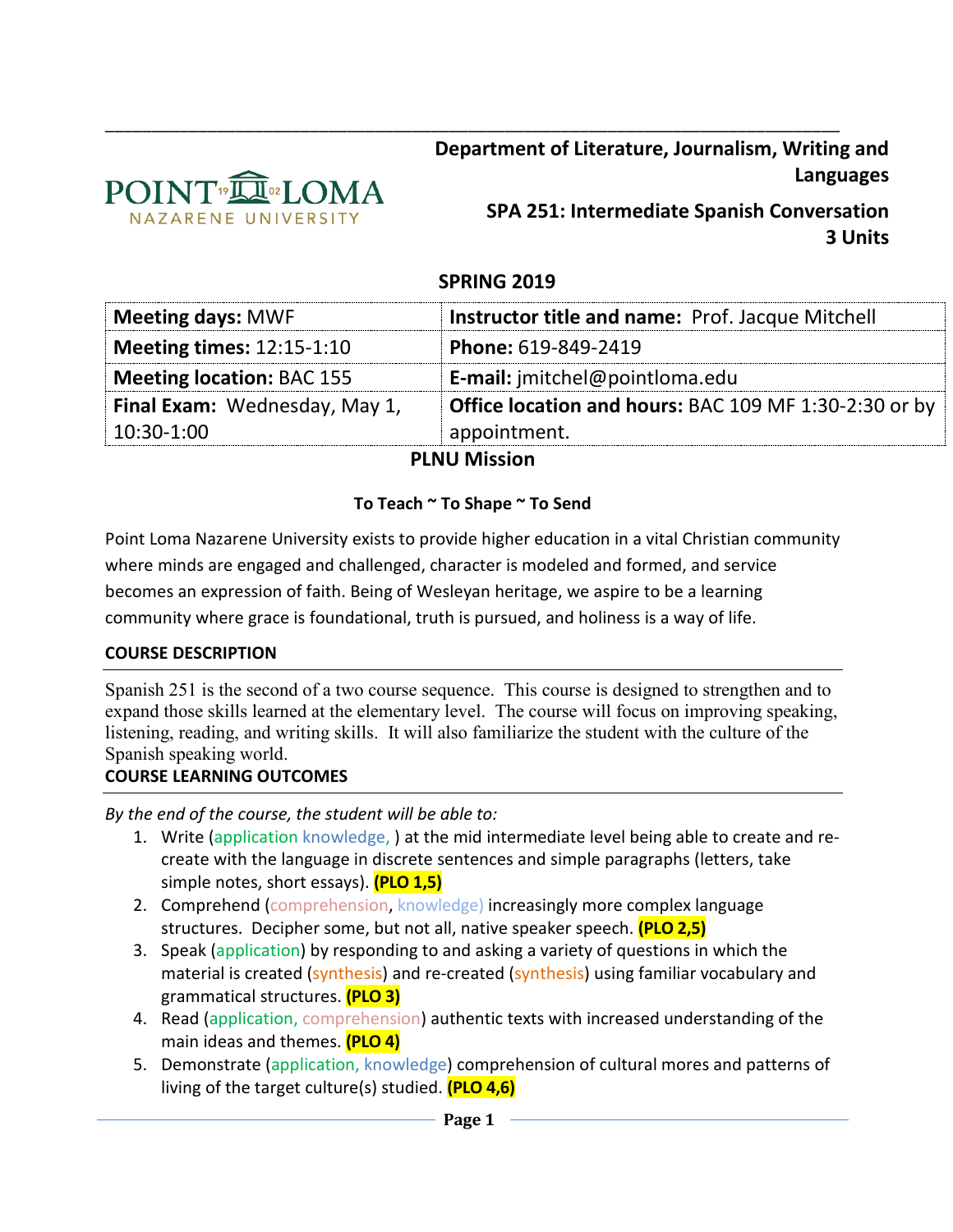#### **REQUIRED TEXTS AND RECOMMENDED STUDY RESOURCES**

#### *Talkabroad: 3 conversations*

#### **Recommended Materials**:

501 Spanish Verbs & a good Spanish dictionary.

#### **COURSE REQUIREMENTS**

- 1. Active participation in each class.
- 2. Completion of required readings, written, oral, lab, video, and web assignments.
- 3. Successful completion of written and oral examinations.

#### **Active participation**

Active participation is defined to include the following: group work, journal writing and sharing, oral participation, and completion of daily assignments.

#### **Homework assignments**

Homework will be assigned from handouts and a variety of online materials. These must be completed before arriving to class. There will be no credit granted for late assignments.

## **Compositions**

Students shall turn in a first draft and a corrected second draft of each topic assigned. The final grade will be determined by averaging the grade of the two drafts. All compositions must be typed and will be a minimum of 1 1/2 pages or a maximum of 2 pages double spaced in Times New Roman Font size 12. If compositions are not turned in on the due date, they will be marked down for each day they are late.

## **Oral Presentations**

Each student will do timed 5 minute oral presentations. These presentations may not be memorized. Students can use note cards for reference of vocabulary and an organizational outline. These presentations are scheduled on the calendar, and the topics are assigned. In addition, each student will be required to conduct three 30-minute conversations through *Talkabroad*.

## **Cultural Events**

Students are required to attend 4 approved cultural events throughout the semester. Assignments for meeting this requirement will be given as the events arise.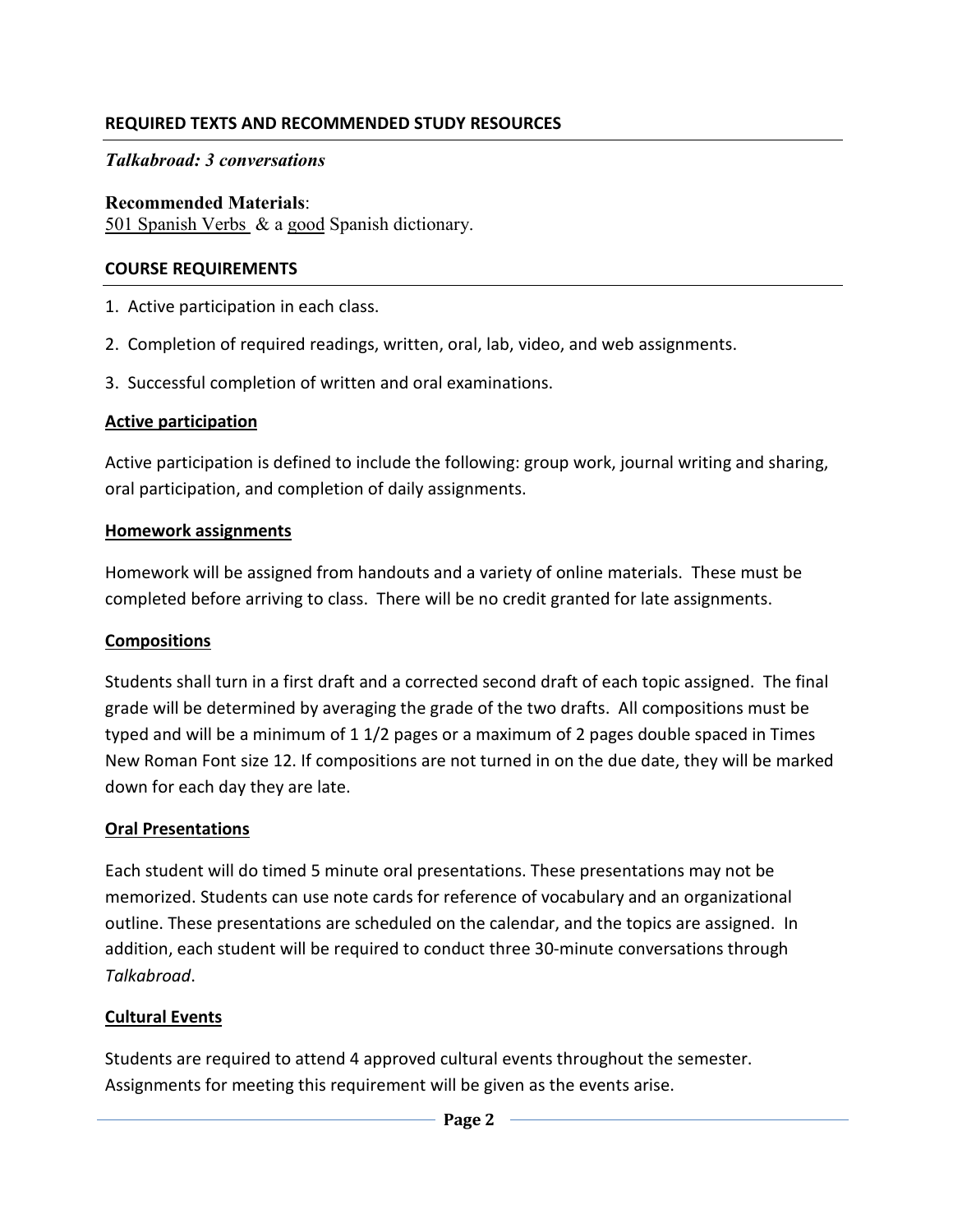# **Vocabulary Quizzes**

The Intermediate level requires vocabulary building and the ability of circumlocution. Increasing your vocabulary is extremely important and it will be emphasized in throughout the course. To this end, students will have regular vocabulary quizzes. Quiz format will be explained in class.

# **Exams**

There will be four exams throughout the semester. These exams will include grammar review as well as vocabulary. A thorough review of material included will be completed in class before each exam.

| Tests                  | 400  | $930 = A$   | $700 = C -$      |
|------------------------|------|-------------|------------------|
| Final Exam             | 100  | $900 = A$   | $680 = D+$       |
| Orals/Talkabroad       | 150  | $880 = B +$ | $630 = D$        |
| Quizzes                | 100  | $830 = B$   | $600 = D -$      |
| Hmwk                   | 50   | $800 = B -$ | 599& Below = $F$ |
| <b>Cultural Events</b> | 100  | $780 = C +$ |                  |
| Participation          | 100  | $730 = C$   |                  |
| Total                  | 1000 |             |                  |
|                        |      |             |                  |
|                        |      |             |                  |
|                        |      |             |                  |

#### **ASSESSMENT AND GRADING**

#### **FINAL EXAMINATION POLICY**

Successful completion of this class requires taking the final examination **on its scheduled day**. The final examination schedule is posted on the [Class Schedules](http://www.pointloma.edu/experience/academics/class-schedules) site. No requests for early examinations or alternative days will be approved.

## **PLNU COPYRIGHT POLICY**

Point Loma Nazarene University, as a non-profit educational institution, is entitled by law to use materials protected by the US Copyright Act for classroom education. Any use of those materials outside the class may violate the law.

## **PLNU ACADEMIC HONESTY POLICY**

Students should demonstrate academic honesty by doing original work and by giving appropriate credit to the ideas of others. Academic dishonesty is the act of presenting information, ideas, and/or concepts as one's own when in reality they are the results of another person's creativity and effort. A faculty member who believes a situation involving academic dishonesty has been detected may assign a failing grade for that assignment or examination, or, depending on the seriousness of the offense, for the course. Faculty should follow and students may appeal using the procedure in the university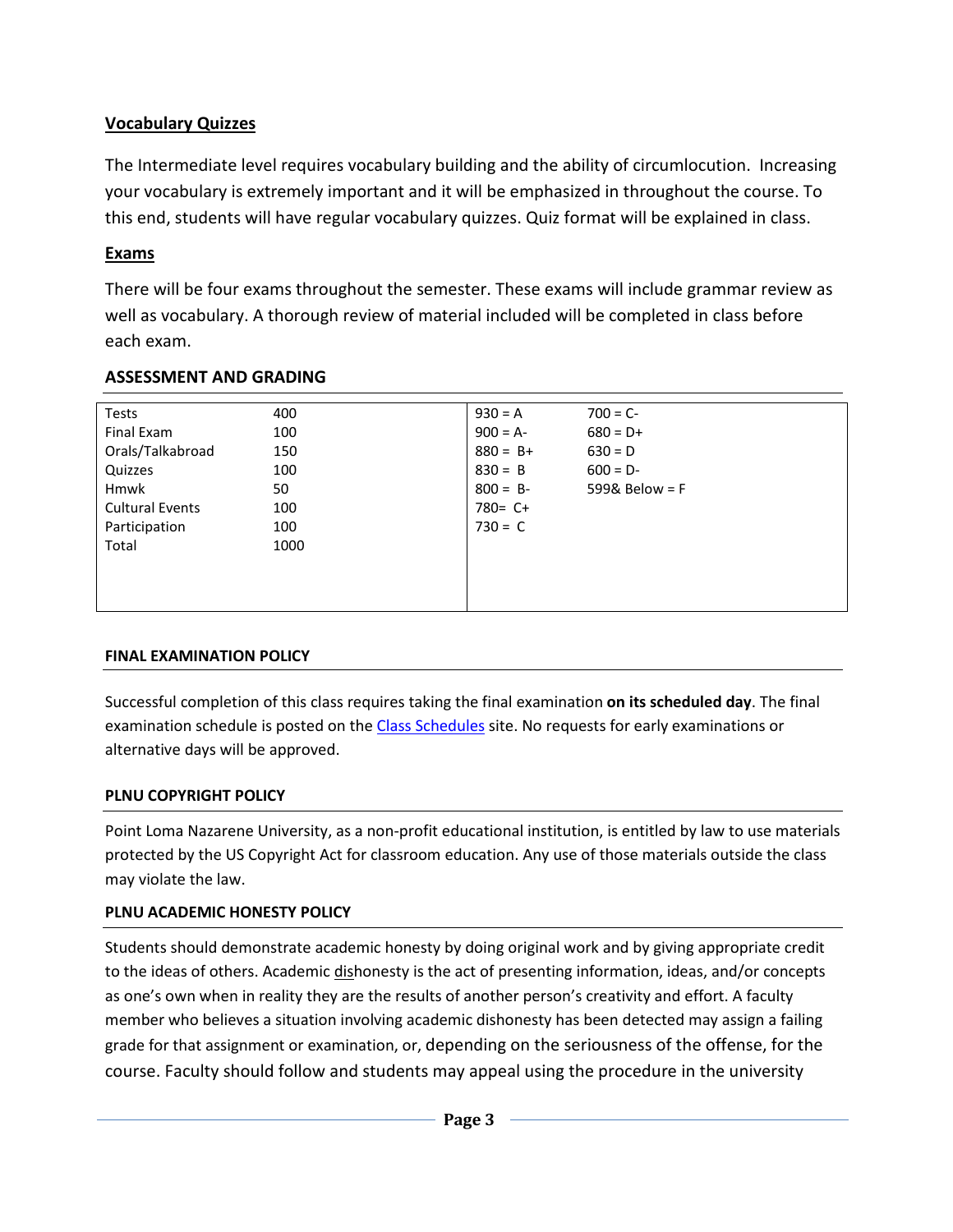Catalog. See [Academic Policies](http://catalog.pointloma.edu/content.php?catoid=18&navoid=1278) for definitions of kinds of academic dishonesty and for further policy information.

## **PLNU ACADEMIC ACCOMMODATIONS POLICY**

While all students are expected to meet the minimum standards for completion of this course as established by the instructor, students with disabilities may require academic adjustments, modifications or auxiliary aids/services. At Point Loma Nazarene University (PLNU), these students are requested to register with the Disability Resource Center (DRC), located in the Bond Academic Center. [\(DRC@pointloma.edu](mailto:DRC@pointloma.edu) or 619-849-2486). The DRC's policies and procedures for assisting such students in the development of an appropriate academic adjustment plan (AP) allows PLNU to comply with Section 504 of the Rehabilitation Act and the Americans with Disabilities Act. Section 504 (a) prohibits discrimination against students with special needs and guarantees all qualified students equal access to and benefits of PLNU programs and activities. After the student files the required documentation, the DRC, in conjunction with the student, will develop an AP to meet that student's specific learning needs. The DRC will thereafter email the student's AP to all faculty who teach courses in which the student is enrolled each semester. The AP must be implemented in all such courses.

If students do not wish to avail themselves of some or all of the elements of their AP in a particular course, it is the responsibility of those students to notify their professor in that course. PLNU highly recommends that DRC students speak with their professors during the first two weeks of each semester about the applicability of their AP in that particular course and/or if they do not desire to take advantage of some or all of the elements of their AP in that course.

# **PLNU ATTENDANCE AND PARTICIPATION POLICY**

Regular and punctual attendance at all classes is considered essential to optimum academic achievement. If the student is absent from more than 10 percent of class meetings, the faculty member can file a written report which may result in de-enrollment. If the absences exceed 20 percent, the student may be de-enrolled without notice until the university drop date or, after that date, receive the appropriate grade for their work and participation. Se[e Academic Policies](http://catalog.pointloma.edu/content.php?catoid=18&navoid=1278) in the Undergraduate Academic Catalog. Students will be allowed two excused absence, thereafter students will be docked 1% of the total grade per absence except when absences are necessitated by certain university sponsored activities and approved in writing by the Provost of the university. A student who misses 20% or more of the total classes does not meet the course requirements and will be dropped from the course or receive an **F** as a final grade in the course.

## **COURSE SCHEDULE AND ASSIGNMENTS**

- 8 Introducción
- 9 Repaso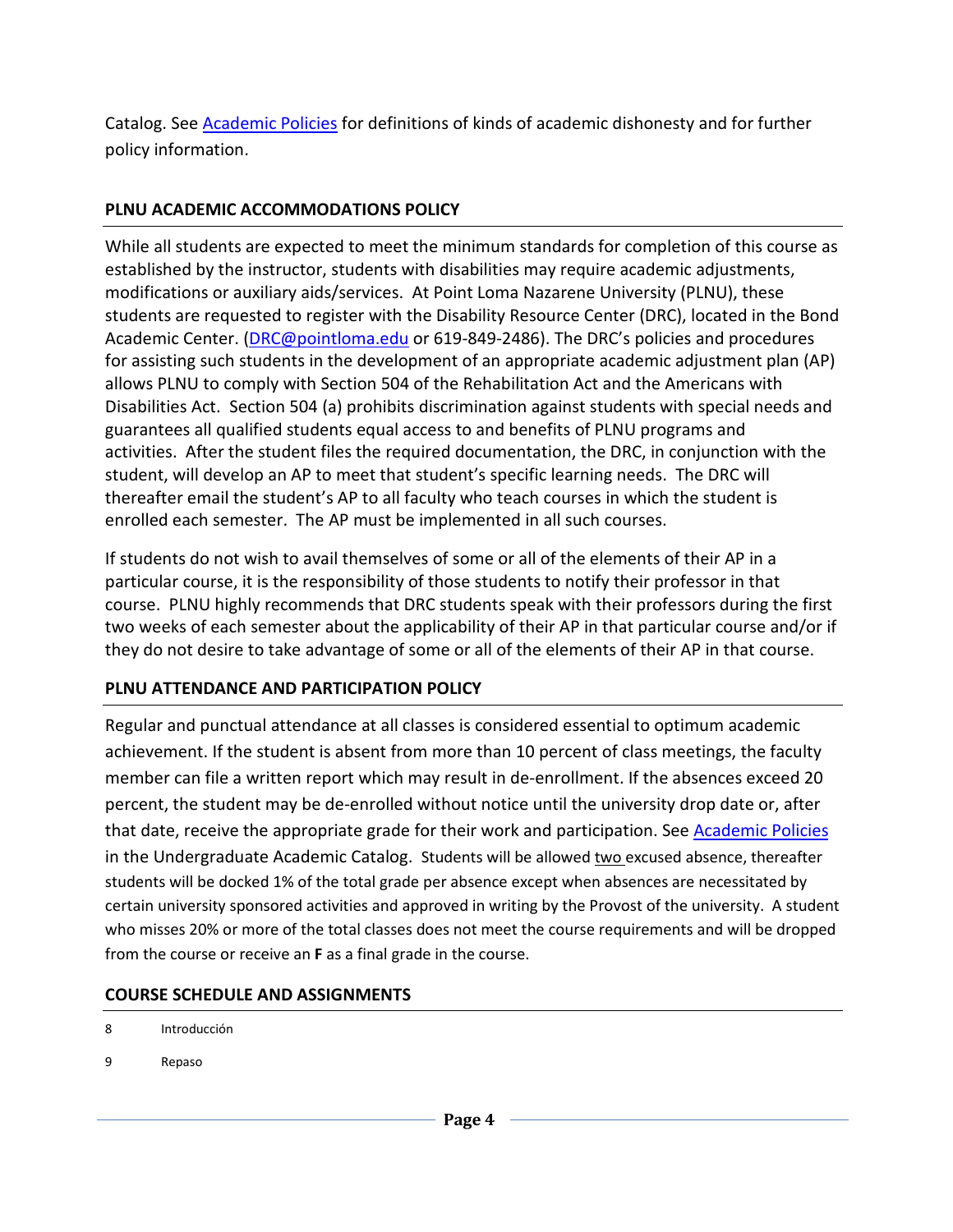Presentación oral de 5 minutos: Cuente de los eventos más significativos que han definido quién es usted hoy.

| 14           | Prueba de vocabulario                                                               |
|--------------|-------------------------------------------------------------------------------------|
| 16           | Gramática                                                                           |
| 18           | Gramática                                                                           |
| 21           | No hay clase.                                                                       |
| 23           | Gramática                                                                           |
| 25           | Gramática                                                                           |
| 28           | Presentación oral de 5 minutos: Cuente su primer día en la escuela.                 |
| 30           | Gramática                                                                           |
| febrero      |                                                                                     |
| $\mathbf{1}$ | Examen                                                                              |
| 4            | Prueba de vocabulario                                                               |
| 6            | Gramática                                                                           |
| 8            | Gramática                                                                           |
| 11           | "Los dos reyes y los dos laberintos"                                                |
| 13           | "Los dos reyes y los dos laberintos"                                                |
|              | Traer tarjetas de Amistad para sus compañeros de clase; en español y hechas a mano. |
| 15           | Presentación oral de 5 minutos: Reflexione sobre su opinión sobre el amor.          |
| $18\,$       | Conversación de 30 minutos                                                          |
| $20\,$       | Gramática                                                                           |
| 22           | Repaso                                                                              |
| 25           | Examen                                                                              |
| 27           | "Las abejas de bronce"                                                              |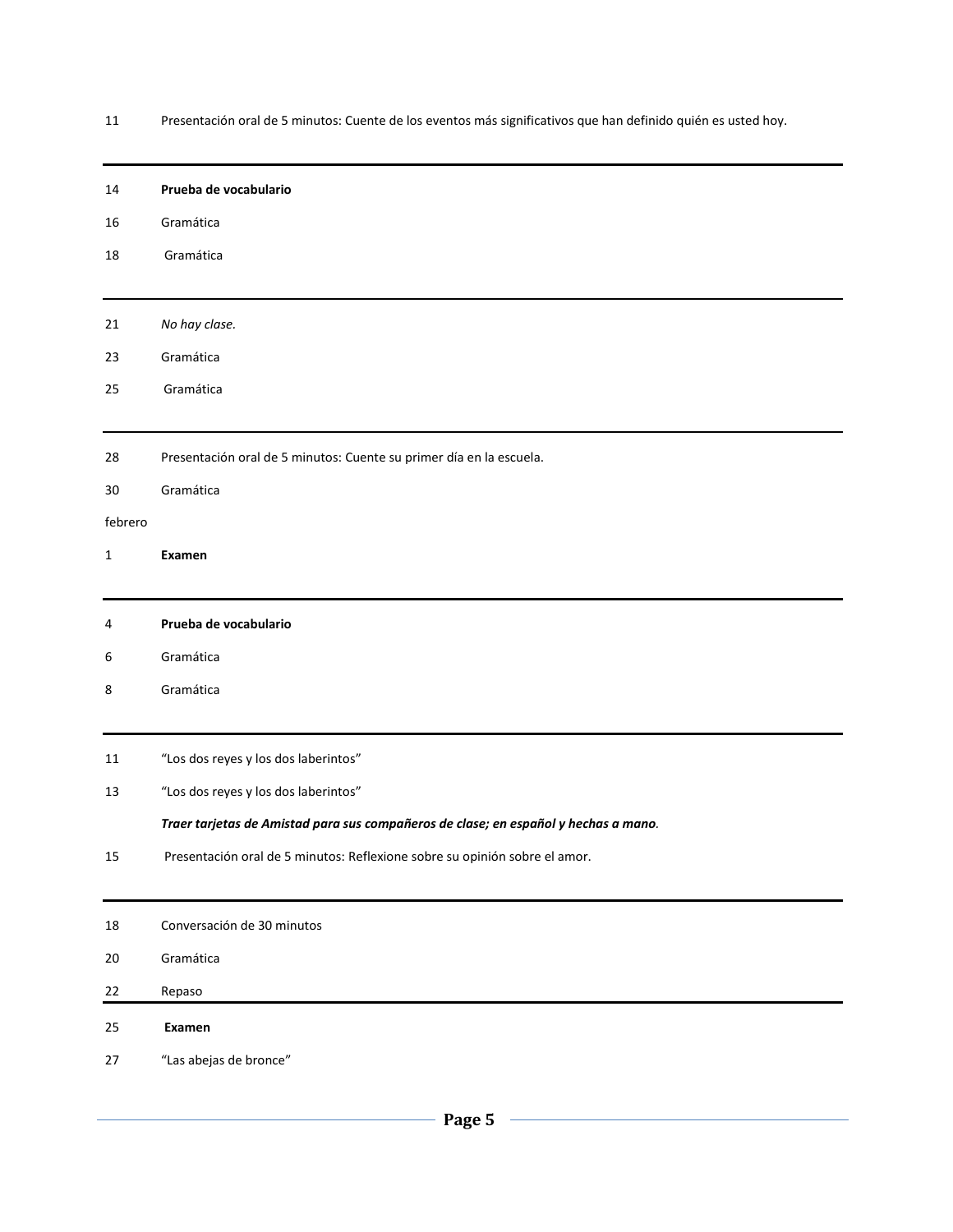#### marzo

"Las abejas de bronce"

| $5-9$                     | No hay clases.                   |
|---------------------------|----------------------------------|
| 11                        | Gramática                        |
| 13                        | Prueba de vocabulario            |
| 15                        | Gramática                        |
|                           |                                  |
| 18                        | Gramática                        |
| $20\,$                    | Práctica                         |
| 22                        | "El buen ejemplo"                |
|                           |                                  |
| 25                        | "El buen ejemplo"                |
| 27                        | Examen                           |
| 29                        | Gramática                        |
|                           |                                  |
| abril                     |                                  |
| $\mathbf 1$               | Prueba de Vocabulario            |
| $\ensuremath{\mathsf{3}}$ | Práctica                         |
| $\mathsf S$               | Conversación de 30 minutos       |
| 8                         | Gramática                        |
|                           |                                  |
| $10\,$                    | Gramática                        |
| 12                        | Conversación de 30 minutos       |
| 15                        | Gramática                        |
| 17                        | Examen                           |
| 19                        | No hay clases. ¡Felices Pascuas! |
|                           |                                  |
| 22                        | No hay clases. ¡Felices Pascuas! |

**\_\_\_\_\_\_\_\_\_\_\_\_\_\_\_\_\_\_\_\_\_\_\_\_\_\_\_\_\_\_\_\_\_\_\_\_\_\_\_\_\_\_\_\_\_\_\_\_\_\_\_\_\_\_\_\_\_\_\_\_\_\_\_\_\_\_\_\_\_\_\_\_\_\_\_\_\_\_\_\_\_\_\_\_\_\_\_\_\_\_\_\_\_\_\_\_\_\_\_\_\_\_\_\_\_**

**Page 6**